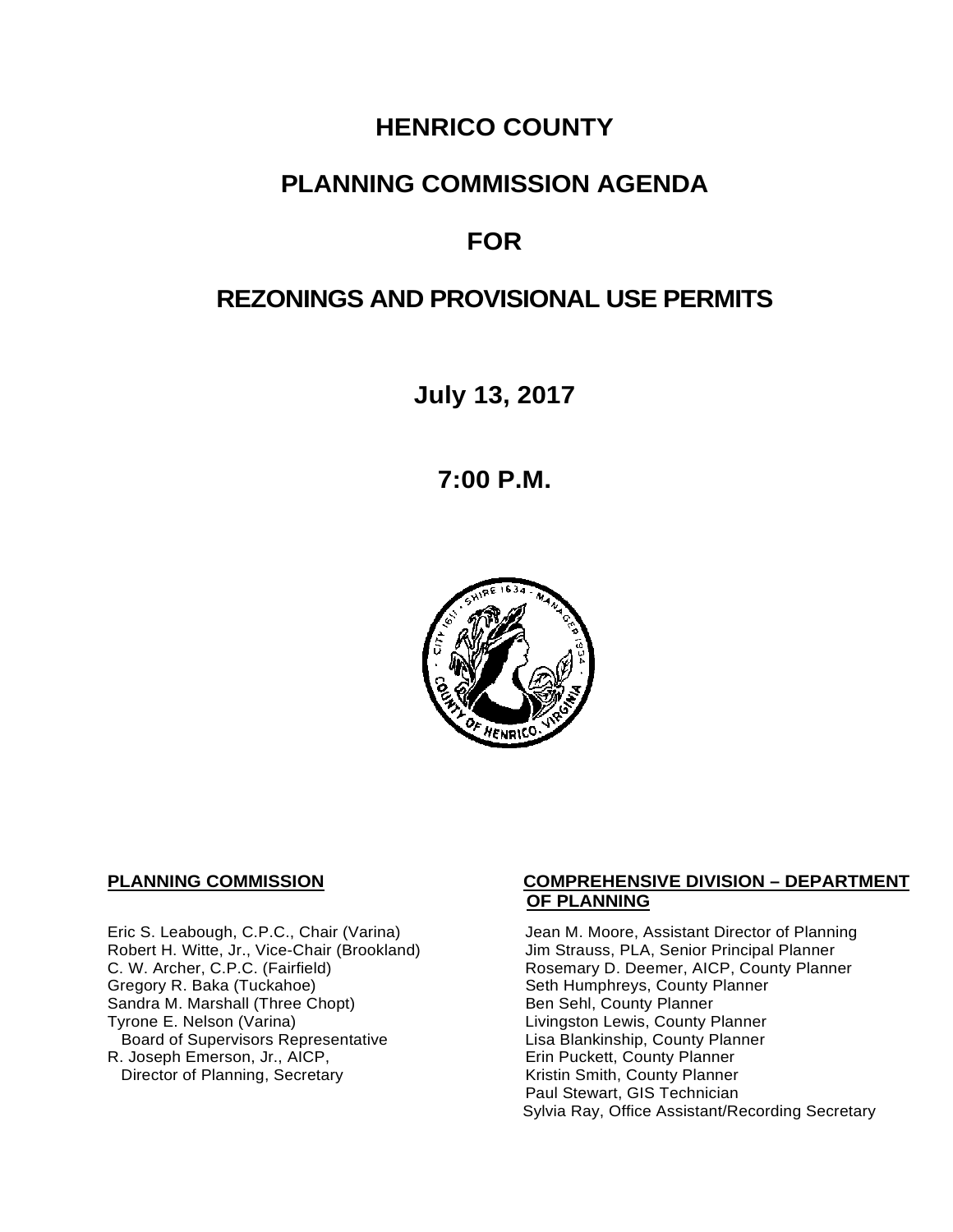#### **PLANNING COMMISSION REZONING MEETING FINAL AGENDA JULY 13, 2017**

#### **BEGINNING AT 6:00 P.M.**

**DINNER AND WORK SESSION:** Planning Department Large Conference Room to discuss proposed amendment to the zoning ordinance to allow front porches on dwellings in older subdivisions by administrative approval.

**BEGINNING AT 7:00 P.M.**

**WELCOME:**

**PLEDGE OF ALLEGIANCE:**

**RECOGNITION OF NEWS MEDIA:**

**CALL TO ORDER:**

**REQUESTS FOR WITHDRAWALS AND DEFERRALS: (1); (3)**

**REQUESTS FOR EXPEDITED ITEMS: (2)**

**CASES TO BE HEARD: (3)**

**PUBLIC HEARING: ORDINANCE –** To Amend and Reordain Section 19-28 Titled "Extension of approvals to address housing crisis," and Section 24-106 Titled "Plan of development (POD), administrative and schematic site plans" of the Code of the County of Henrico to Extend the Periods of Validity of Approved Plans and Plats. This ordinance extends to July 1, 2020, the approval of plans of development and subdivision plats that were valid and outstanding as of January 1, 2017. The extension for plans of development only applies if any performance bonds and agreements or other financial guarantees of completion of public improvements in or associated with the proposed development are continued in force. The extension also applies to any plans or permits associated with such plans of development. These amendments are required by legislation enacted by the 2017 General Assembly. **Staff – Andrew Newby Recommended for Approval**

**July 14, 2017**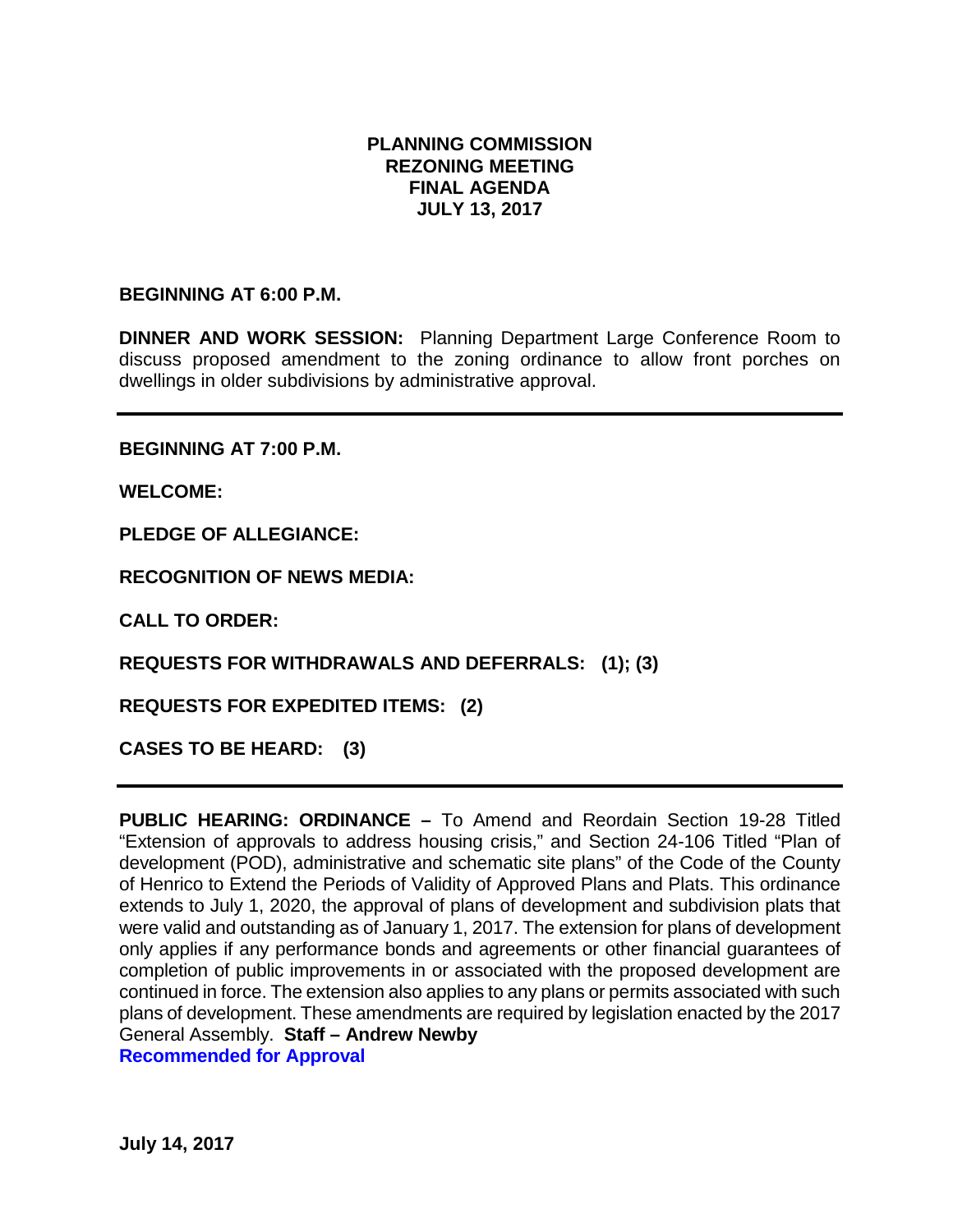# **TUCKAHOE:**

None.

#### **BROOKLAND:**

**REZ2017-00018 Bay Companies, Inc. for Welford Properties, LLC and NVR, INC**: Request to amend proffers accepted with Rezoning case REZ2015-00011 on Parcels 758- 764-7897, 758-765-5810, -6018, -6125, -6333, -6541, -6649, -6857, -7915, -8006, -8229, -8437, -8545, -8952, -9527, -9735, -9842, 759-764-0691, -0999, -2288, -2496, 759-765- 1108, -1423, -1532, -1639, -1847, -2055, -2921, -3028, -3236, -3444, and -3651 containing 9.2 acres located at the southwest intersection of Nuckols and Francistown Roads. The applicant proposes to amend one proffer related to garage dimensions. The existing zoning is R-3C One-Family Residence District (Conditional). The 2026 Comprehensive Plan recommends Suburban Residential 2, density should not exceed 3.4 units per acre. **Staff – Livingston Lewis (Expedited Agenda Requested)**

**Recommended for Approval**

**REZ2017-00019 Wilton Acquisition, LLC:** Request to conditionally rezone from RTHC Residential Townhouse District (Conditional) to R-6C General Residence District (Conditional) Parcel 767-751-2632 containing 15.17 acres located on the south line of Wistar Road at its intersection with Shrader Road. The applicant proposes a condominium development of no more than 180 units or a townhome development of no more than 80 units. The R-6 District allows a maximum gross density of 19.8 units per acre. The use will be controlled by zoning ordinance regulations and proffered conditions. The 2026 Comprehensive Plan recommends Urban Residential, density should range from 3.4 to 6.8 units per acre. **Staff – Ben Sehl (Deferral Requested to the August 10, 2017 Meeting)**

**Deferred to the August 10, 2017 Meeting**

#### **VARINA:**

None.

#### **FAIRFIELD:**

**REZ2017-00017 James W. Theobald for HHHunt River Mill, LLC:** Request to conditionally rezone from R-5AC General Residence District (Conditional) and RTHC Residential Townhouse District (Conditional) to R-5AC General Residence District (Conditional) (0.761 acres) and RTHC Residential Townhouse District (Conditional) (1.157 acres) and amend proffer #28 accepted with REZ2016-00002 (141.56 acres) Parcels 779- 773-9041, 780-772-8360, 781-773-2686, and 782-773-0113 and part of Parcels, 778-772- 7200, and 780-774-2957 containing 143.478 acres located at approximately 500' west of the intersection of Brook Road (U.S. Route 1) and Magnolia Ridge Drive. The applicant proposes single-family residences on zero-lot lines and townhome units. The R-5AC District allows a minimum lot area of 5,625 square feet and a maximum gross density of 6 units per acre. The RTHC District allows a maximum gross density of nine (9) units per acre. The uses will be controlled by proffered conditions and zoning ordinance regulations.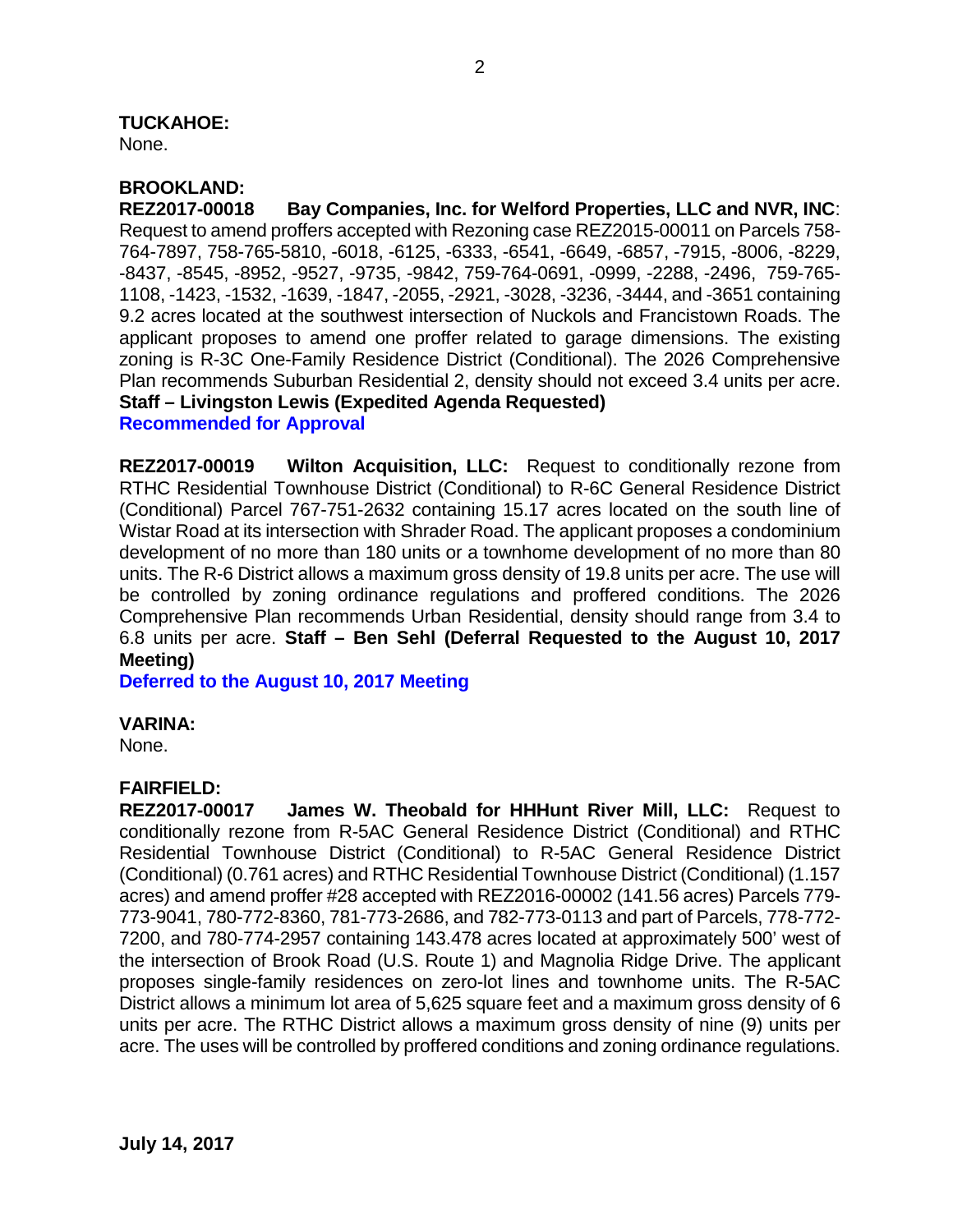The 2026 Comprehensive Plan recommends Suburban Residential 1, density should not exceed 2.4 units per acre, Office, and Environmental Protection Area. **Staff – Seth Humphreys (Expedited Agenda Requested)** 

**Recommended for Approval**

**PUP2017-00015 Emily Baird for Parallel Infrastructure:** Request for a Provisional Use Permit under Sections 24-95(a)(3), 24-120 and 24-122.1 of Chapter 24 of the County code to allow a monopole communication tower up to 154' in height and related equipment on part of Parcel 804-726-5470 approximately 800' west of the intersection of Creighton Road and Stone Dale Drive. The existing zoning is A-1 Agricultural District. The 2026 Comprehensive Plan recommends Traditional Neighborhood Development and Environmental Protection Area. The site is in the Enterprise Zone and a portion of the site is in the Airport Safety Overlay District. **Staff – Livingston Lewis Recommended for Approval**

#### **THREE CHOPT:**

#### *(Deferred from the June 15, 2017 Meeting)*

**REZ2017-00010 Adena Patterson or Ann Neil Cosby for MS Richmond Investors LLC:** Request to conditionally rezone from A-1 Agricultural District to R-5AC General Residence District (Conditional) Parcels 744-763-8661, 744-763-9175, 745-763-2013, 745-763-2727, 745-763-3440, 745-763-4567, 745-763-5481, 745-763-6093 and 745-764- 0618 containing 18.580 acres located between the east line of Belfast Road and the west line of Glasgow Road at its intersection with Ireland Road. The applicant proposes a zero lot line development with detached homes. The R-5A District allows a maximum density of six (6) units per acre. The use will be controlled by zoning ordinance regulations and proffered conditions. The 2026 Comprehensive Plan recommends Traditional Neighborhood Development. **Staff – Lisa Blankinship (Deferral Requested to the September 14, 2017 Meeting)**

**Deferred to the September 14, 2017 Meeting**

# *(Deferred from the June 15, 2017 Meeting)*

**REZ2017-00011 Adena Patterson or Ann Neil Cosby for MS Richmond Investors LLC:** Request to conditionally rezone from A-1 Agricultural District and R-3C One-Family Residence District to R-5AC General Residence District (Conditional) Parcels 744-762- 4780, 744-762-5294, 744-762-9757, and 745-762-0472 containing 8.264 acres located between the east line of Belfast Road and the west line of Glasgow Road approximately 155' north of Edinburgh Road. The applicant proposes a zero lot line development with detached homes. The R-5A District allows a maximum density of six (6) units per acre. The use will be controlled by zoning ordinance regulations and proffered conditions. The 2026 Comprehensive Plan recommends Traditional Neighborhood Development. **Staff – Lisa Blankinship (Deferral Requested to the September 14, 2017 Meeting) Deferred to the September 14, 2017 Meeting**